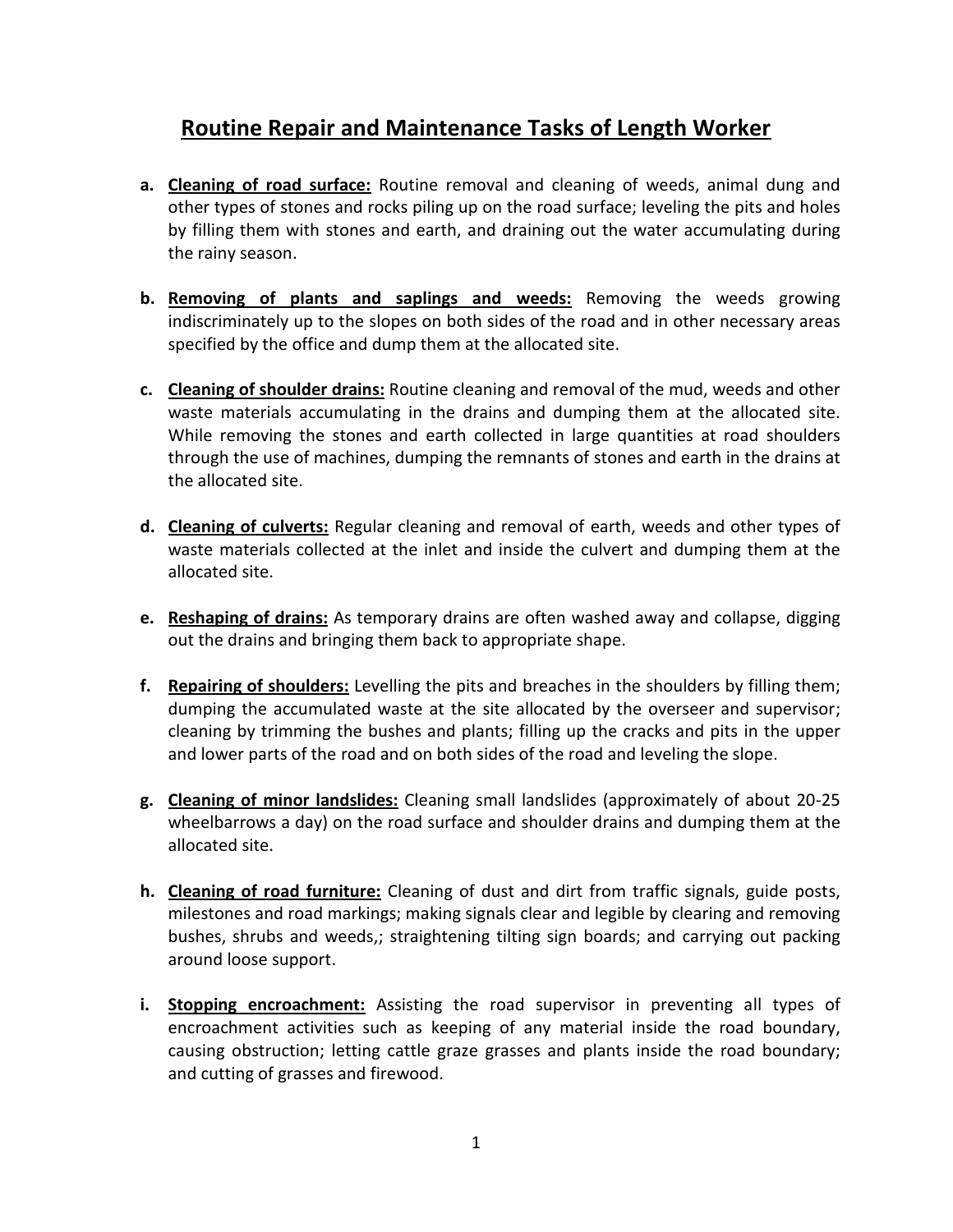- **j.** Immediately informing the road supervisor about any unexpected road obstructions, accidents and other necessary events.
- **k.** Conducting road repair and maintenance awareness activities by establishing harmonious relationship with roadside neighbours.
- **l. Other Activities:** Besides the above tasks, carry out all other tasks related to routine repair and maintenance assigned by the road supervisor.

# **Routine Road Repair and Maintenance Tasks of Supervisor**

- **a.** Keeping the daily attendance records of length workers (road maintenance workers); checking the condition of their tools; and assigning them work as per the description of the main tasks and duties of length workers involved; and supervising and measuring the main tasks performed by them every day.
- **b.** Inspecting and keeping record of the repair work falling under own responsibility and reporting to the overseer; preparing weekly work plan as per the directions and informing length workers about it; preparing record of the tasks done as per the weekly plan and submitting it to the overseer at the end of the week.
- **c.** Assisting the site overseer in the planning of regular maintenance of all infrastructures falling within the road boundary.
- **d.** Taking necessary actions to prevent any type of encroachment activities within road boundary such as keeping of materials creating obstruction; cattle grazing grasses and plants; and cutting of plants and saplings, grasses and firewood.
- **e.** In case of sudden road blockade obstructing movement, immediately reporting to the site overseer or office concerned through quickest means available.
- **f.** Besides the above-mentioned responsibilities, the supervisor shall perform other tasks related to routine road maintenance as assigned by the site overseer promptly and with full awareness and alertness towards accidents.
- **g.** Conducting road repair and maintenance awareness activities by establishing harmonious relationship with roadside neighbours.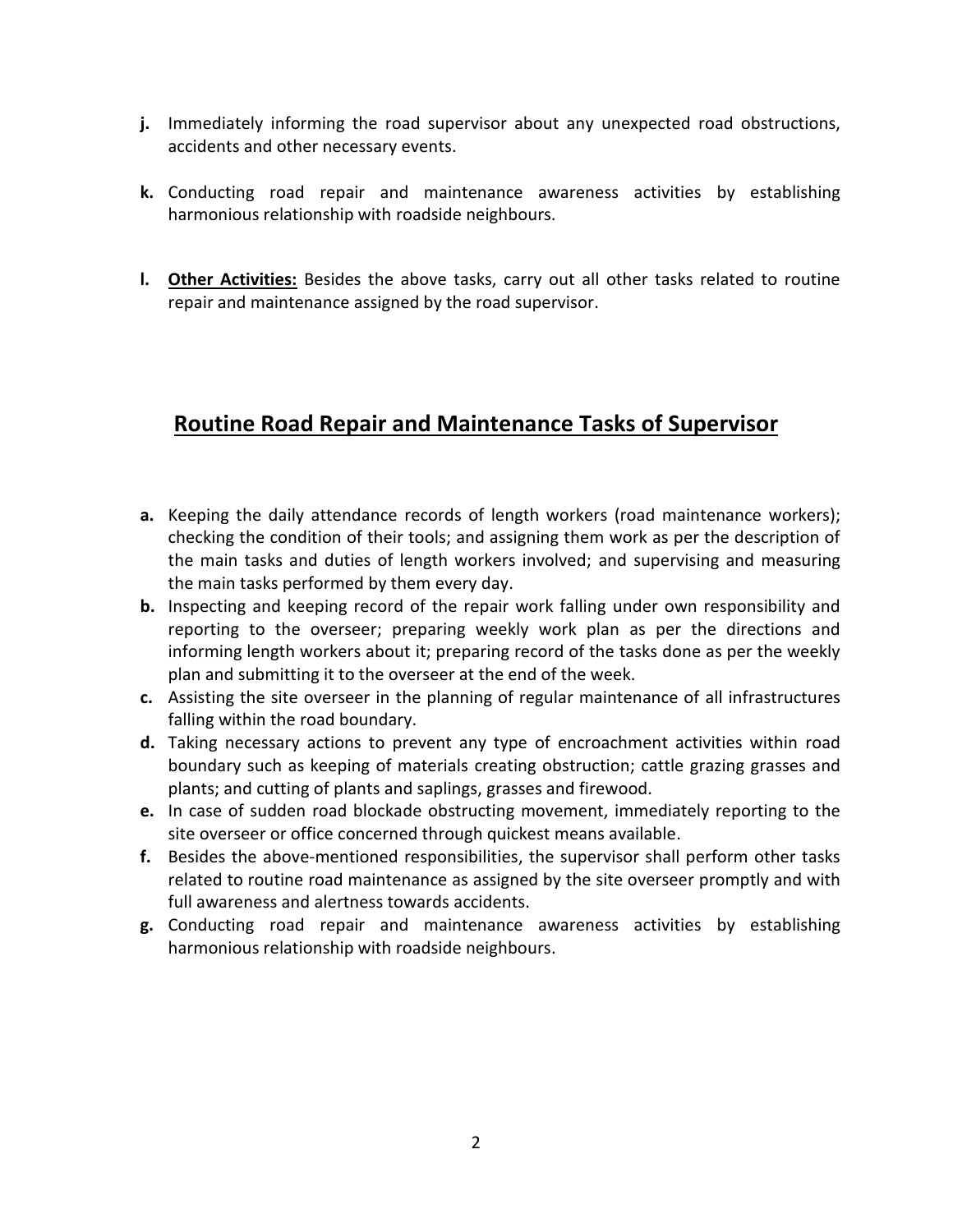# **Things to be borne in mind for insurance**

- 1. No worker shall work under the influence of an intoxicant during office hours.
- 2. Safety jacket, flags, caps and, if necessary, helmet shall compulsorily be used while performing daily activities.
- 3. While performing daily activities, precautions against and alertness towards accidents shall be maintained.
- 4. In case a worker cannot go to work, information about his/her replacement/substitute worker shall be provided to the supervisor and site overseer.
- 5. Any minor injuries sustained in the course of daily work shall be treated with the first aid kit available with the supervisor.
- 6. In case of an accident while performing an assigned task, the supervisor or site overseer shall be informed immediately.
- 7. The supervisor or site overseer shall immediately inform the engineer or division chief about the accident.
- 8. The division chief shall fill up the claim form and, along with a recommendation letter, initiate the process for claiming insurance.
- 9. If a length worker or supervisor who has suffered an accident has been taken to hospital for treatment, original copies of doctor's prescription, receipts, X-ray report and medical bills shall be kept safely.
- 10. The identity card issued by the Road Division Office concerned shall compulsorily be used.
- 11. The supervisor shall compulsorily keep the attendance record of the length workers under him/her.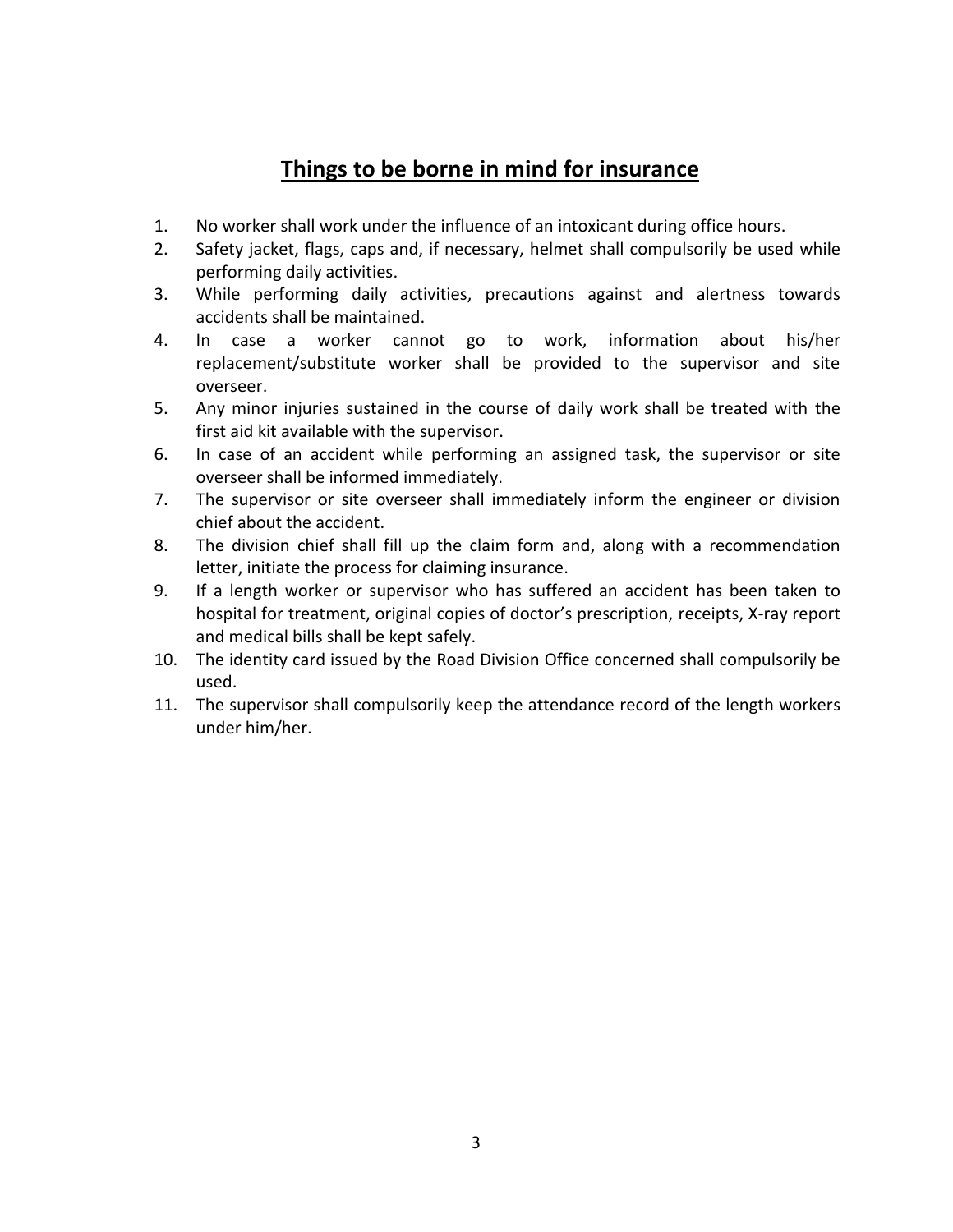# **Procedures to be Adopted for Settlement of Claims under Group Accident Insurance**

As the Prudential Insurance Company has entered into an agreement with the Department of Roads for group accident insurance of unidentified length workers and supervisors involved in road repair and maintenance, it is informed that, if any claim is received, the following claim clearance procedure shall be adopted.

## **Risks borne under group accident insurance:**

- 1. Death
- 2. Permanent disability
- 3. Compensation for permanent disability
- 4. Temporary full disability
- 5. Medical expenses
- 6. Riot, act of mala fide intention and terrorism

## **Documents necessary for claiming insurance money:**

#### **1. In the event of death**

- a. Claim form
- b. Postmortem report
- c. Police report
- d. Death certificate
- e. Certificate of relationship of claimant
- f. Certificate issued by the hospital where death occurred
- g. Citizenship certificate or official identity card of the deceased
- h. Duplicate copy of citizenship certificate of the claimant
- i. Recommendation letter issued by the Department of Roads
- j. Official identity card

#### **2. In the event of loss of limb**

- a. Claim form
- b. Doctor's prescription and receipt
- c. Doctor's report depending on the nature of accident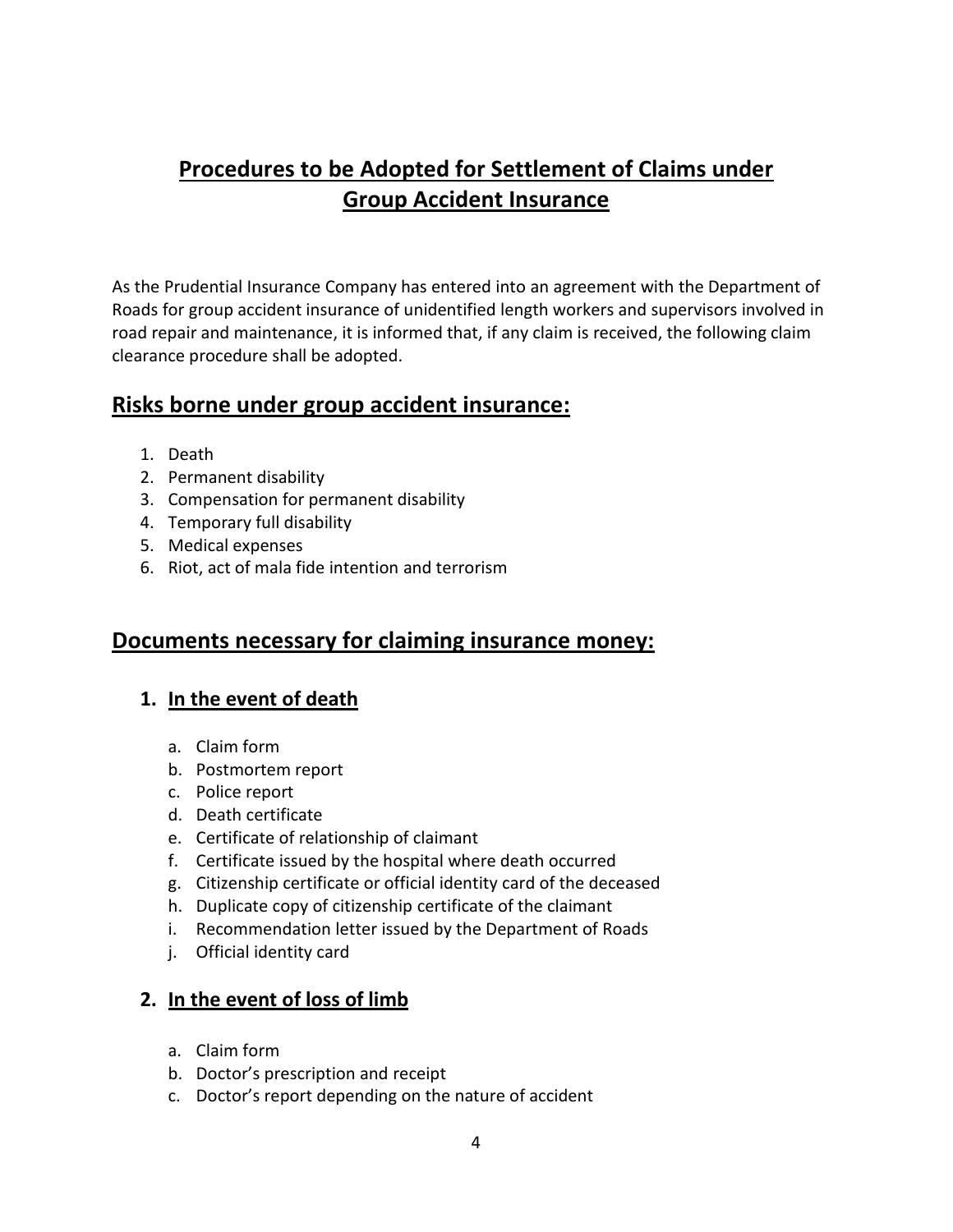- d. Citizenship certificate or official identity card
- e. Official identity card
- f. X-ray report
- g. Photograph of person who has suffered loss of limb with clear face
- h. Recommendation letter issued by the Department of Roads

#### **3. Exclusively towards treatment expenses**

- i. Claim form
- ii. Prescription and receipt from the doctor involved in treatment.
- iii. Citizenship certificate or official identity card
- iv. Recommendation letter issued by the Department of Roads
- v. Official identity card
- vi. X-ray report
- vii. Original copies of bills of medicines purchased.

#### **Other points of agreement**

- 1. Necessary actions shall be completed from 7 to 10 days of submission of all necessary papers related to claim settlement to this insurance office.
- 2. With regard to replacement/substitute workers, as such situations can arise, the Road Division Office shall maintain such information whenever engaging another worker in place of the concerned.
- 3. With regard to the workers' working hours, this insurance company shall include the working hours and one hour taken to travel between office and home, and the office concerned shall maintain the records of the work in writing.
- 4. Necessary training related to insurance may be provided with the concurrence of both parties.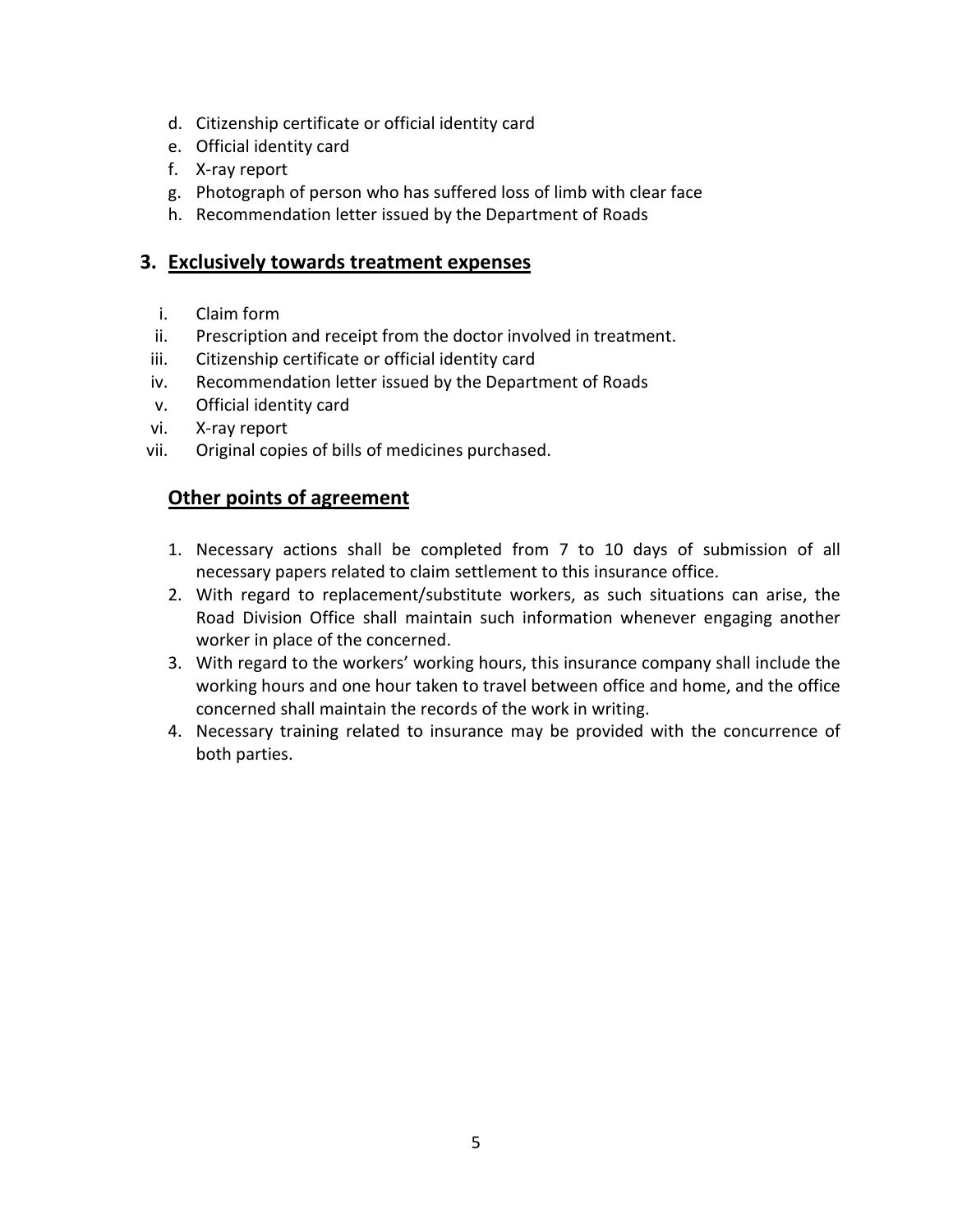# **Prudential**

### **Insurance Co. Ltd.**

#### **Personal Accident Insurance--Insured's/claimant's statement**

Issuance of this claim form does not necessarily entail payment. Please fill up this form and submit supporting documents such as hospital documents and doctor's certificate. Even if submission of these documents is delayed due to any reason, kindly submit this form to the company as soon as possible.

Insurance No:

- 1) a. Full name of claimant (Mention all names, if more than one):
	- b. Mailing address (with tel. no.):
	- c. Relationship between the insured and the claimant:
- 2) Title of claim amount to be received by the claimant:

#### **Description of the Insured**

- 3) a. Full Name:
	- b. Current mailing address:
	- c. Occupation:
	- d. Age at the time of accident:
- 4) a. Date and time of accident:
	- b. Place of accident:
	- b. Details of accident (Cause and injuries):
- 5) Date and means of information obtained by the claimant:
- 6) Names and addresses of two witnesses: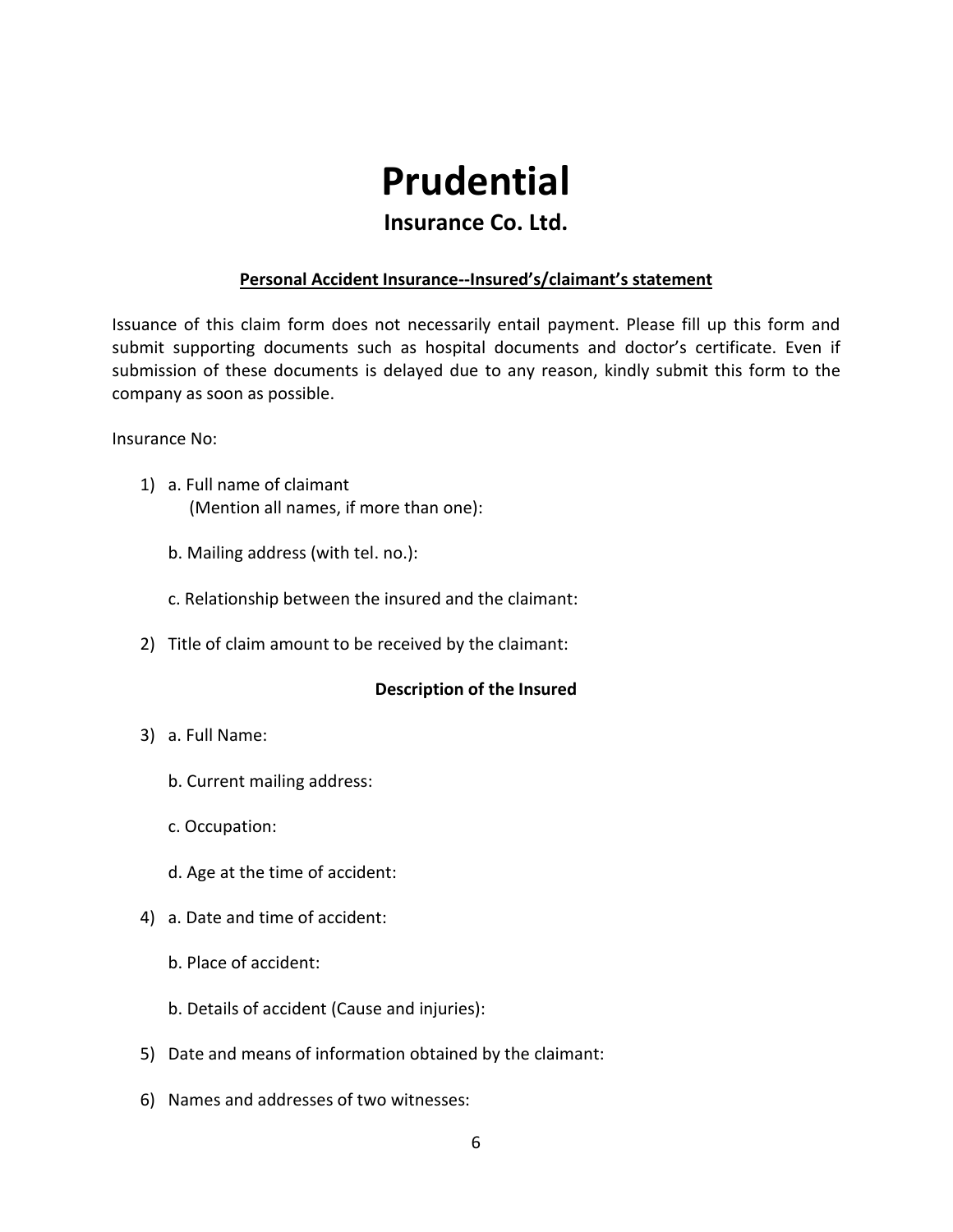7) a. Was the insured suffering from any other disease at the time of accident?:

b. Was the insured under the influence of an intoxicating substance or drink at the time of accident?:

c. Are you fully satisfied that the injuries of the insured person are entirely due to accident?:

d. Please provide the following details:

i. Hospital or health post where the injured received treatment after the accident:

ii. Name of the doctor or medical attendant who provided treatment after the accident:

- iii. Name of the family doctor of the injured person, if there is one:
- 8) a. Brief description of injury:
	- b. Period of treatment (mention date)
		- i. Hospital:
		- ii. Residence:
	- c. Treatment expenses:
		- i. Hospital:
		- ii. Residence:

(Please include original receipt, invoice, prescription and other hospital documents)

- 9) Is the injured person insured for accident with any other insurance company? If yes, please provide detailed information about the insurance and claim amount).
- 10) In case of permanent disability, provide full complete details of injuries. Also enclose doctor's certificate in case of total disability or uncurable organ or actual loss.
- 11) Description of temporary disability: Period of absence due to above-mentioned injuries (to be supported with documents).
- 12) Details of gross salary: (to be supported with documents)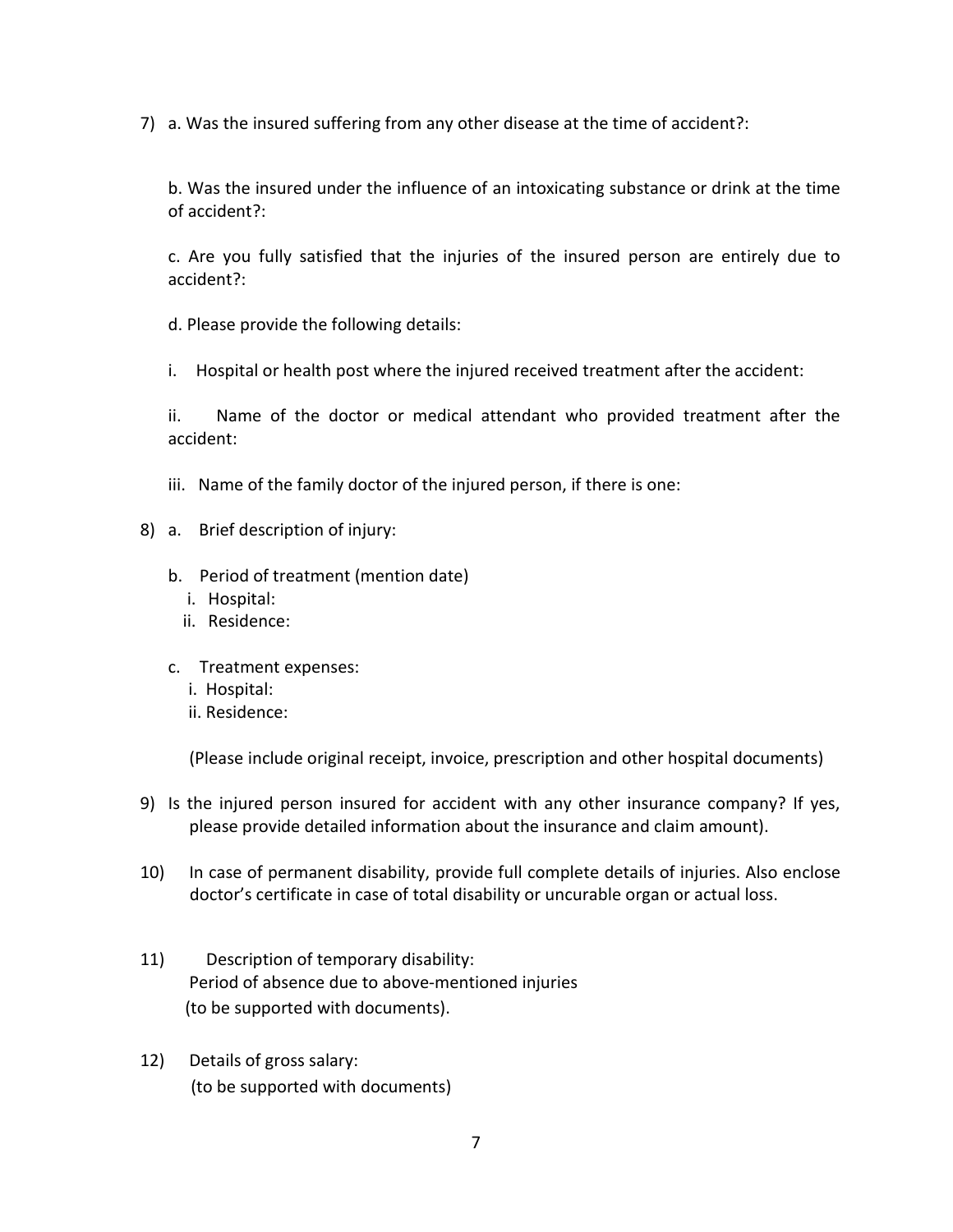| I/we hereby affirm that the answers to the above questions are complete and true from every<br>aspect. |
|--------------------------------------------------------------------------------------------------------|
| Place:                                                                                                 |
| Date:                                                                                                  |
| Witness:                                                                                               |
|                                                                                                        |
|                                                                                                        |
|                                                                                                        |
|                                                                                                        |

In case the claimant and the insured are different persons, it is to be certified that the information provided by the claimant is true and correct.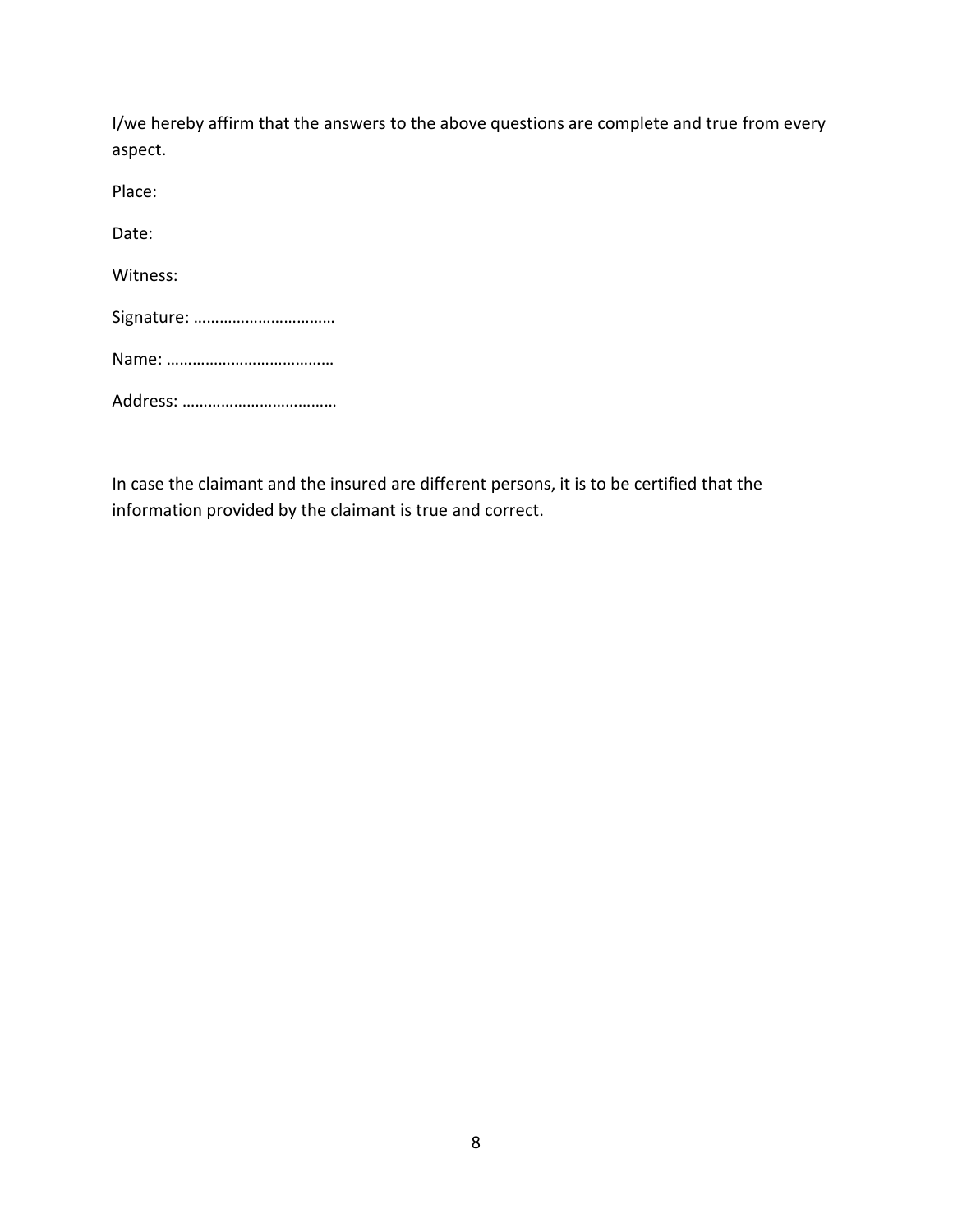| <b>Telephone Numbers of Regional Directorates and Divisional Road Offices</b> |                                           |                           |                              |  |  |  |  |  |  |
|-------------------------------------------------------------------------------|-------------------------------------------|---------------------------|------------------------------|--|--|--|--|--|--|
| SN                                                                            | <b>Road Office</b>                        | <b>Telephone (Office)</b> | <b>Telephone (Residence)</b> |  |  |  |  |  |  |
| $\mathbf{1}$                                                                  | Eastern Region Directorate, Damak         | 023-580110                | 023-580129                   |  |  |  |  |  |  |
| 2.                                                                            | Central Region Directorate, Kathmandu     | 01-4212954                |                              |  |  |  |  |  |  |
| 3.                                                                            | Western Region Directorate, Pokhara       | 061-520327                | 061-5520491                  |  |  |  |  |  |  |
| 4.                                                                            | Mid-Western Region Directorate, Surkhet   | 083-520245                | 081-5520520, Nepalgunj       |  |  |  |  |  |  |
| 5.                                                                            | Far Western Region Directorate, Dipayal   | 091-550657                | 094-550658                   |  |  |  |  |  |  |
| <b>SN</b>                                                                     | <b>Divisional Road Offices</b>            | <b>Telephone</b>          | <b>Residence</b>             |  |  |  |  |  |  |
| $\mathbf{1}$                                                                  | Divisional Road Office - Ilam             | 027-520049                | 027-520049                   |  |  |  |  |  |  |
| 2                                                                             | Divisional Road Office - Damak            | 023-580265                | 023-581339                   |  |  |  |  |  |  |
| $\overline{3}$                                                                | Divisional Road Office - Biratnagar       | 021-522177                | 021-526322                   |  |  |  |  |  |  |
| $\overline{4}$                                                                | Divisional Road Office - Dhankuta         | 026-520218                |                              |  |  |  |  |  |  |
| 5                                                                             | Divisional Road Office - Lahan            | 033-560129                | 033-560086                   |  |  |  |  |  |  |
| 6                                                                             | Divisional Road Office - Charikot         | 049-420120                | 049-420127                   |  |  |  |  |  |  |
| 7                                                                             | Divisional Road Office - Kathmandu        | 01-4498695                |                              |  |  |  |  |  |  |
| 8                                                                             | Divisional Road Office - Lalitpur         | 01-5532053                |                              |  |  |  |  |  |  |
| 9                                                                             | Divisional Road Office - Bhaktapur        | 01-6610260 & 6612074      |                              |  |  |  |  |  |  |
|                                                                               | 10 Divisional Road Office - Nuwakot       | 010-560254                |                              |  |  |  |  |  |  |
| 11                                                                            | Divisional Road Office - Bharatpur        | 056-521418                | 056-520218                   |  |  |  |  |  |  |
|                                                                               | 12 Divisional Road Office - Hetauda       | 057-520311                | 057-520314, Hetauda          |  |  |  |  |  |  |
|                                                                               | 13 Divisional Road Office - Janakpur      | 041-520756                | 041-520153                   |  |  |  |  |  |  |
|                                                                               | 14 Divisional Road Office - Damauli       | 065-560170                | 065-560170                   |  |  |  |  |  |  |
|                                                                               | 15 Divisional Road Office - Pokhara       | 061-520487                | 061-521630                   |  |  |  |  |  |  |
|                                                                               | 16 Divisional Road Office - Tansen        | 075-520921                | 075-520128                   |  |  |  |  |  |  |
| 17                                                                            | Divisional Road Office - Butwal           | 071-540746                | 071-540057                   |  |  |  |  |  |  |
|                                                                               | 18 Divisional Road Office - Shivapur      | 076-545045, Gorusinghe    | 076-540131                   |  |  |  |  |  |  |
|                                                                               | 19 Divisional Road Office - Devisthan     | 086-420008, PCO, Khalanga |                              |  |  |  |  |  |  |
|                                                                               | 20 Divisional Road Office - Dang          | 082-560203                | 082-560481                   |  |  |  |  |  |  |
|                                                                               | 21 Divisional Road Office - Nepalgunj     | 081-550218 & 608          | 081-550208                   |  |  |  |  |  |  |
|                                                                               | 22 Divisional Road Office - Surkhet       | 083-521398                | 083-522349                   |  |  |  |  |  |  |
|                                                                               | 23 Divisional Road Office - Mahendranagar | 099-521326                | 099-522236                   |  |  |  |  |  |  |
|                                                                               | 24 Divisional Road Office - Dipayal       | 094-440151                | 094-440232                   |  |  |  |  |  |  |
|                                                                               | 25 Divisional Road Office - Baitadi       | 095-520410                |                              |  |  |  |  |  |  |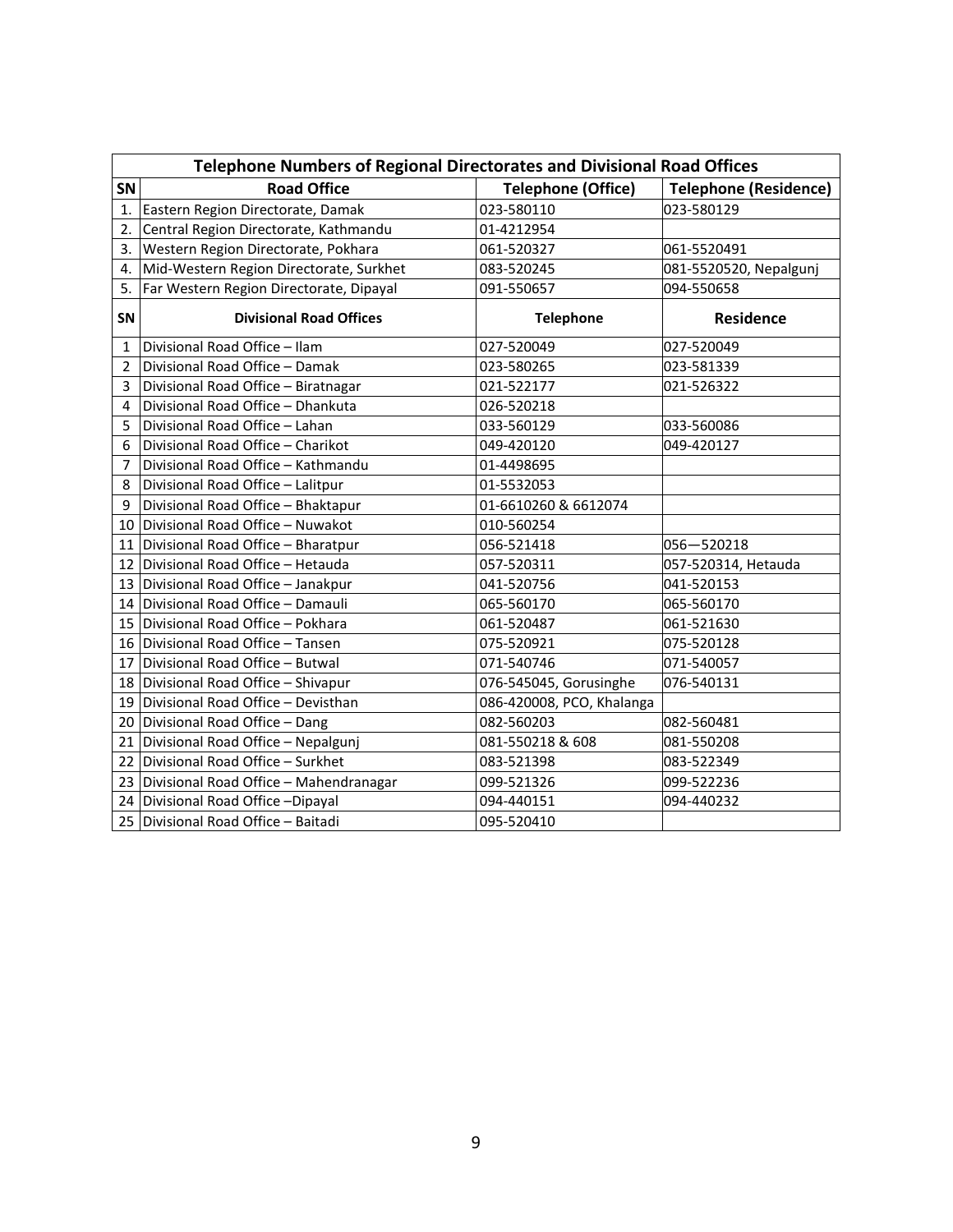# **Weekly Repair and Maintenance Plan and Follow-up Form Form 2.04**

| Length<br>worker's name | <b>Overseer's Plan</b><br><b>Overseer's Plan/Supervisor's Follow-up</b> |       |          |                        |        |               |         | Progress           | Remarks |          |  |  |
|-------------------------|-------------------------------------------------------------------------|-------|----------|------------------------|--------|---------------|---------|--------------------|---------|----------|--|--|
|                         | <b>Work</b>                                                             | Unit  | Chainage | <b>Total Work Plan</b> | Sunday | <b>Monday</b> | Tuesday | Wednesday Thursday | Friday  | Saturday |  |  |
|                         | $\mathsf a$                                                             | m.    |          |                        |        |               |         |                    |         |          |  |  |
|                         | $\mathsf b$                                                             | m.    |          |                        |        |               |         |                    |         |          |  |  |
|                         | $\mathsf{C}$                                                            | m.    |          |                        |        |               |         |                    |         |          |  |  |
|                         | ${\sf d}$                                                               | No.   |          |                        |        |               |         |                    |         |          |  |  |
|                         | $\mathsf e$                                                             | m.    |          |                        |        |               |         |                    |         |          |  |  |
|                         | $\mathbf{f}$                                                            | m.    |          |                        |        |               |         |                    |         |          |  |  |
|                         | g                                                                       | Cu/m. |          |                        |        |               |         |                    |         |          |  |  |
|                         | h                                                                       | No.   |          |                        |        |               |         |                    |         |          |  |  |
|                         | $\mathbf{i}$                                                            | m.    |          |                        |        |               |         |                    |         |          |  |  |
|                         |                                                                         | No.   |          |                        |        |               |         |                    |         |          |  |  |
|                         | $\mathsf{a}$                                                            | m.    |          |                        |        |               |         |                    |         |          |  |  |
|                         | $\mathsf b$                                                             | m.    |          |                        |        |               |         |                    |         |          |  |  |
|                         | $\mathsf{C}$                                                            | m.    |          |                        |        |               |         |                    |         |          |  |  |
|                         | ${\sf d}$                                                               | No.   |          |                        |        |               |         |                    |         |          |  |  |
|                         | ${\bf e}$                                                               | m.    |          |                        |        |               |         |                    |         |          |  |  |
|                         | $\mathbf{f}$                                                            | m.    |          |                        |        |               |         |                    |         |          |  |  |
|                         | $\sf g$                                                                 | Cu/m. |          |                        |        |               |         |                    |         |          |  |  |
|                         | h                                                                       | No.   |          |                        |        |               |         |                    |         |          |  |  |
|                         | j                                                                       | m.    |          |                        |        |               |         |                    |         |          |  |  |
|                         |                                                                         | No.   |          |                        |        |               |         |                    |         |          |  |  |
|                         | $\mathsf a$                                                             | m.    |          |                        |        |               |         |                    |         |          |  |  |
|                         | $\mathsf b$                                                             | m.    |          |                        |        |               |         |                    |         |          |  |  |
|                         | $\mathsf{C}$                                                            | m.    |          |                        |        |               |         |                    |         |          |  |  |
|                         | $\mathsf{d}$                                                            | No.   |          |                        |        |               |         |                    |         |          |  |  |
|                         | $\mathsf e$                                                             | m.    |          |                        |        |               |         |                    |         |          |  |  |
|                         | $\mathbf{f}$                                                            | m.    |          |                        |        |               |         |                    |         |          |  |  |
|                         | g                                                                       | Cu/m. |          |                        |        |               |         |                    |         |          |  |  |
|                         | h                                                                       | No.   |          |                        |        |               |         |                    |         |          |  |  |
|                         |                                                                         | m.    |          |                        |        |               |         |                    |         |          |  |  |
|                         |                                                                         | No.   |          |                        |        |               |         |                    |         |          |  |  |